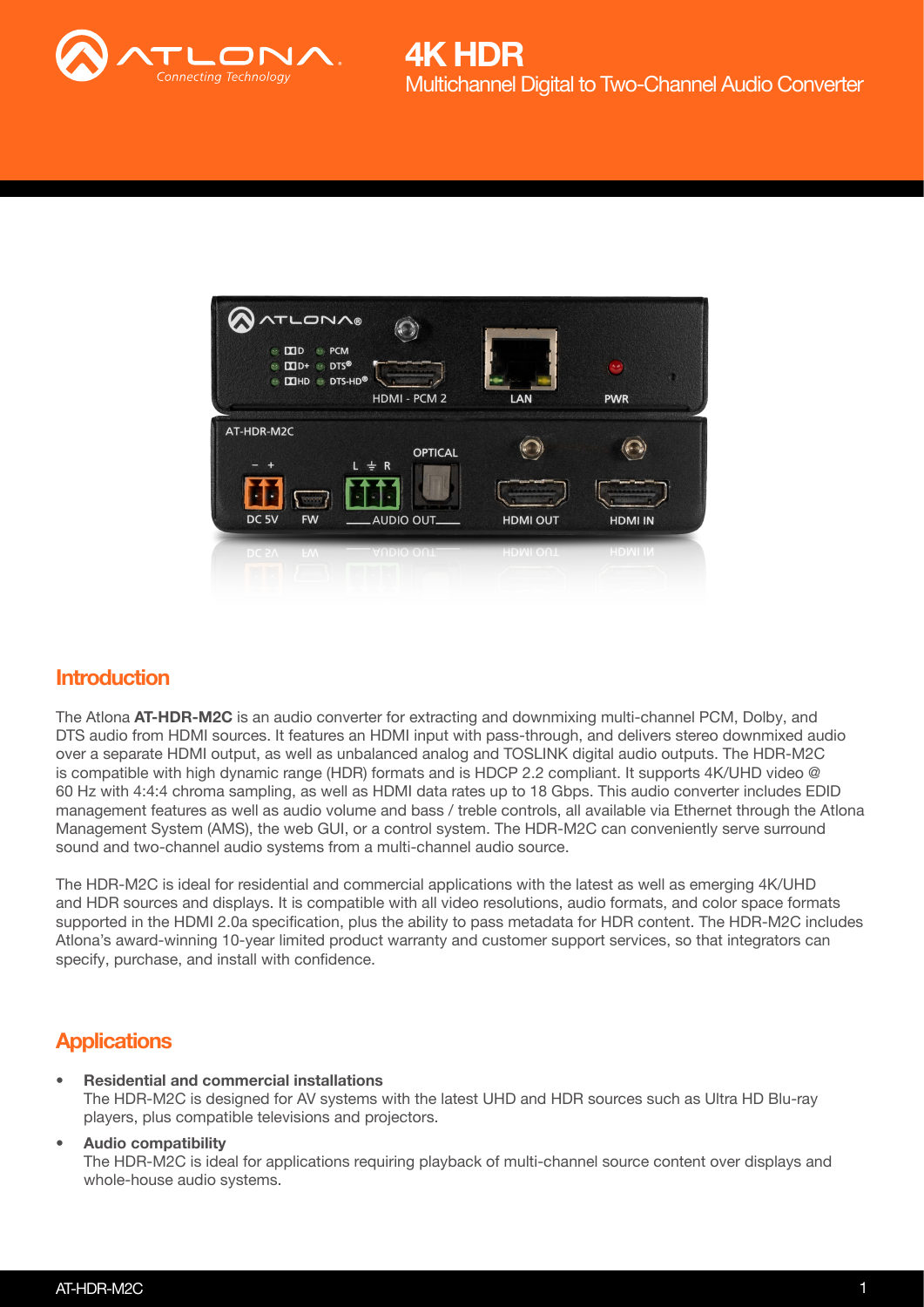

## Key Features

#### HDMI audio de-embedding and multichannel audio downmixing

- De-embeds HDMI audio with or without connection to a display or other destination.
- Provides easy integration of HDMI audio sources into whole-house and other audio systems.

#### Downmixes multi-channel audio to stereo audio

- Extracts, decodes, downmixes, and converts digital multichannel bitstreams to two-channel signals.
- Provides easy integration of HDMI audio sources into whole-house and other audio systems.

#### 4K/UHD capability @ 60 Hz with 4:4:4 chroma sampling, plus support for HDR formats

- Compatibility with new and emerging 4K/UHD and HDR-capable sources and displays.
- Fully supports video resolutions, audio formats, and color space formats in the HDMI 2.0a specification.

#### HDCP 2.2 compliant

- Adheres to latest specification for High-bandwidth Digital Content Protection.
- Allows protected content stream to pass between devices.

#### Delivers downmixed audio to HDMI, TOSLINK digital audio, and analog audio outputs

- Provides flexible options for integrating with displays and audio systems.
- Also passes through the HDMI input with no downmixing.

#### Volume and tone adjustments

- Adjustment of output volume, plus bass and treble settings via AMS and the web GUI.
- Avoids the need for an external DSP to set gain and tone controls.

#### EDID management

- Manages EDID communications with the source through a display's EDID or internally stored EDID.
- Ensures desired audio formats and video resolutions are provided to the AV system.

#### Easy, GUI-based configuration using integrated web server

- Offers menu-based configuration of network settings, audio, and EDID management.
- Allows fast configuration of internal product settings and troubleshooting from a mobile device or PC in the field.

#### Configured and managed by AMS (Atlona Management System)

- This IP-controllable product can be remotely managed by the free Atlona Management System software.
- Integrates product configuration, management, and updates to reduce installation time and enable support over a LAN, WAN, or VPN.
- Greatly streamlines installation and maintenance of several Atlona products throughout a facility or enterprise, from a standard web browser.

#### Front panel power and signal status LEDs

- LED indicators provide power status and audio format identification.
- Provides easy setup and troubleshooting.

#### Low-profile, 1 inch (25 mm) high enclosure

- Easy installation into racks and confined spaces.
- Keeps devices out-of-sight when placed in public spaces.

#### Configured and managed by AMS

- This IP-controllable product is remotely managed by the Atlona Management System software.
- Integrates product configuration, management, and updates to reduce installation time and enable remote support.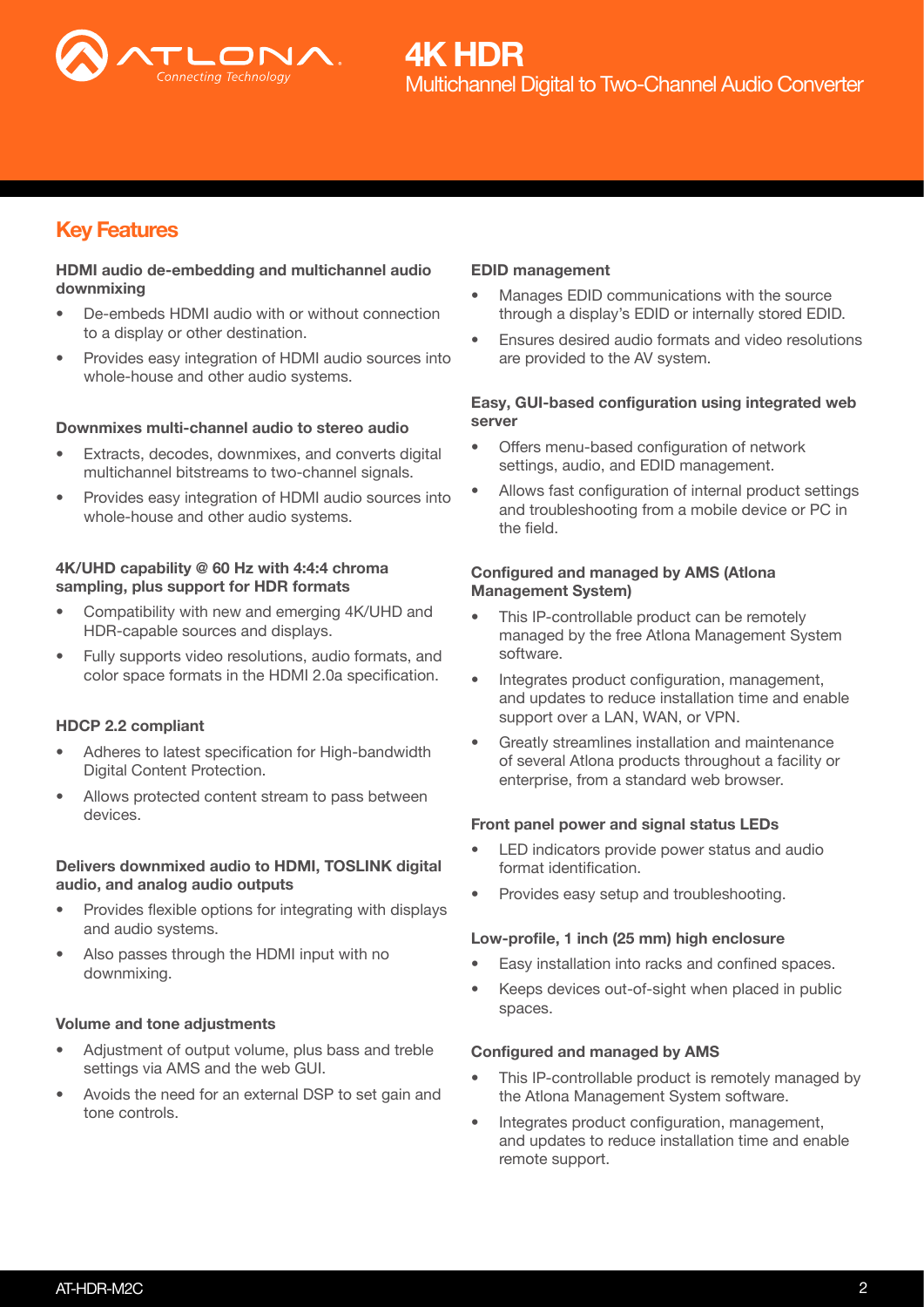

Multichannel Digital to Two-Channel Audio Converter 4K HDR

# Connection Diagram